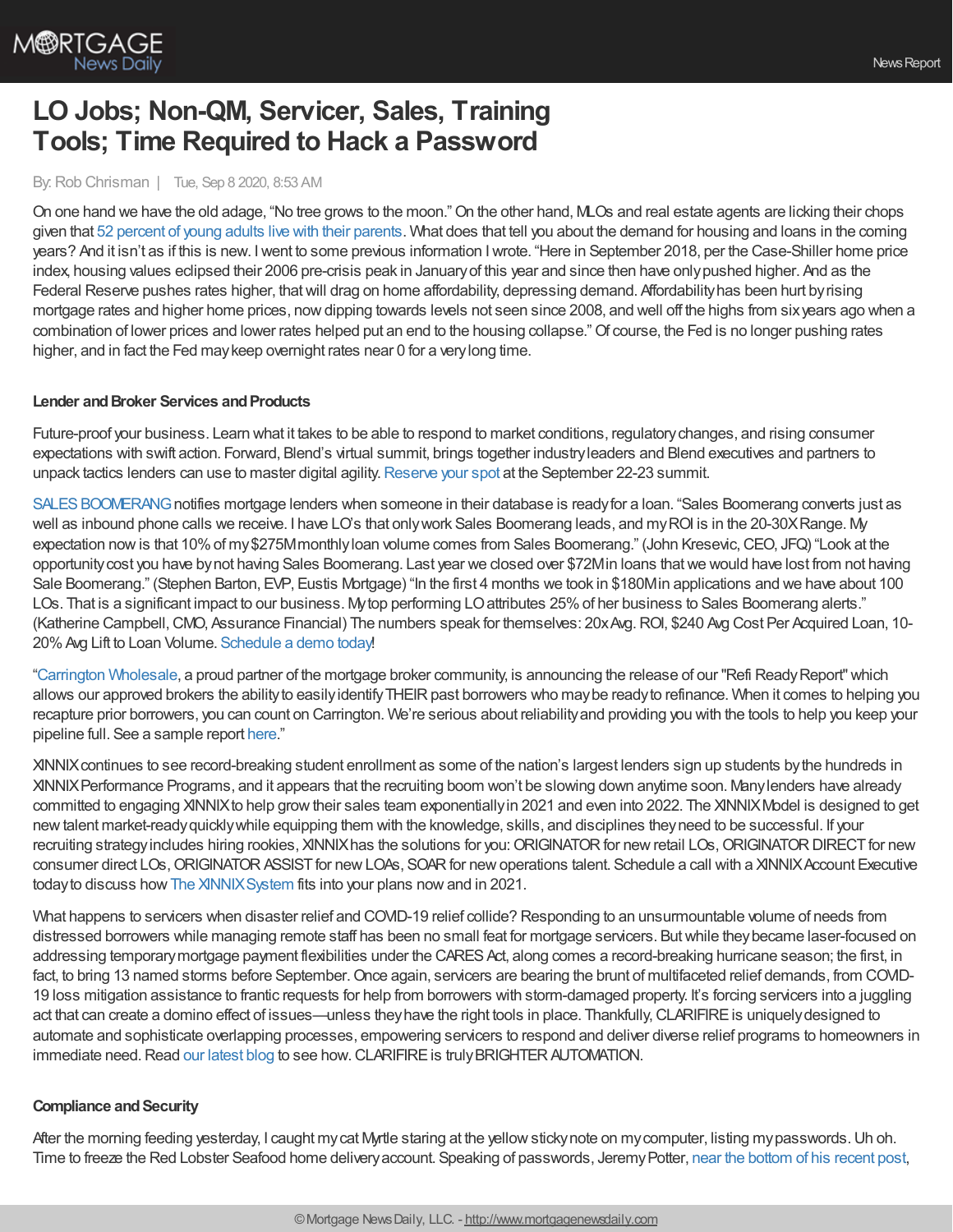

has a handy dandy chart showing how long it takes hackers to "brute force" your password. (If you want to subscribe to Jeremy's free weekly piece, [here](https://mailchi.mp/8b150546380e/chrisman-referrals) you go.)

Iwas talking to a mortgage compliance chief at a large lender in theGreat Lakes region. She told me, "I can ruin your life with Page 1 of your 1003."

Can a bank lose its small servicer exemption if it originates mortgage loans that it sells but still services? You can either consultwith a Reg. Zexpert, ask someone on your compliance team, or read this [ABAwrite](https://bankingjournal.aba.com/2020/09/can-a-bank-lose-its-small-servicer-exemption-if-it-originates-mortgage-loans-that-it-sells-but-still-services/) up on the topic. (In the old days you could ask the person in the next cubicle.)

In a recent docutech [Compliance](https://compliance.docutech.com/2020/07/22/compliance-statement-docutech-and-niche-mortgage-loan-laws/?utm_medium=email&_hsmi=91860954&_hsenc=p2ANqtz--Mz6S_GPsHJoarGuJO9zudU19Z0GrC8h4rbTYgj6C-85r9K9rXf_0s2jxELz1pSYTZGt9iKnAt1SSN1uuNLHM_A0xaiw&utm_content=91860954&utm_source=hs_email) News Alert, niche mortgage loan laws and compliance is discussed.

Blake Hughes sent, "Manyexperts believe that due to the pandemic, the American economyis nearing a recession, and fraudsters are actively capitalizing on investment mortgage fraud to target unsuspecting homeowners. We created this [guide](https://www.interest.com/mortgage/mortgage-fraud-amid-the-pandemic/) as a resource to train real estate professionals in spotting indicators of mortgage fraud in the clients that theyrepresent. We include ways scammers exploit homeowners and real estate professionals, howto detect common types of scams, and howto report signs of mortgage fraud.Consumers remain vulnerable in our unstable economy; real estate agents, mortgage brokers and unsuspecting homeowners should be mindful of the common warning signs of fraud."

Frank Abagnale,who has made a name for himself as a criminal from 1963-1969, and served 12 years in prison, has some newsecurityrelated stuff at the 24 [minute](https://www.mx.com/summit/2020/?utm_source=Onetime&utm_medium=Email&utm_treatment=MoneyExperienceSummit-Post-Event-On-Demand&mkt_tok=eyJpIjoiWmpKbU1Ea3haVFk0T0RVNCIsInQiOiJJeFZZZDNcLzNVMlI5cDFLeW0wREhHbjZPOXVUUWRRNTVQWk5cL1owKzlUNmpkWVA0eERuU0Q3b2duMnlLV1BBMVhkY08wd3ZsTUNtV0RJTm03SUZmS3huaDI2b3d3XC82MldXSkJvMXZYV1hpMmxmaXpSN1wvTTViNVl6U1paS1ZkQzgifQ%253D%253D&session=mainstage-abagnale-gardner) mark of this video.

Buckley reports that, "HUD released the final rule amending agency's interpretation of the Fair Housing Act's disparate impact standard (also known as the '2013 Disparate Impact Regulation'). The final rule, among other things, seeks to (i) codify the burden-shifting framework from the 2015 Supreme Court [ruling](https://info.buckleyfirm.com/yKPRxeI50H0GVIo00n00010) in Texas Department of Housing and Community Affairs v. Inclusive Communities Project, Inc., (ii) create a uniform standard for determining when a policyor practice has a discriminatoryeffect in violation of the Fair Housing Act, and (iii) codifyHUD's position that its rule is not intended to infringe on the states' regulation of insurance."

Wells Fargo Funding has made several updates to its Seller Guide. The client service consultant (CSC) role has been retitled to business support consultant (BSC). Updates to titles, current staff, and contact information have been made in the following sections: − 110.02: Hours of Operation and Contact Information − 115: Wells Fargo Funding Directory (multiple updated sub-sections). Content in Section 510.01:General Rules has been refreshed. Form 39: Texas Refinance Borrower Acknowledgment has been retired as the form is no longer required. Also, it has reformatted and reintroduced the Fraud Risk Management Guidebook as an additional resource for Sellers.

## **Capital Markets**

Last week closed with a massive pullback in MBS and Treasuries of all maturities, due largely to a better-than-expected August payrolls report. After losing more than 22 million jobs in March and April,U.S. nonfarm payrolls increased by1.37 million in August, the fourth straight month showing a rebound, though the actual gain was boosted byCensus Bureau hiring (238k). The unemployment rate fell by almost two percentage points, much more than expected, to 8.4 percent, the first single-digit print since March. While Friday's jobs figures as a whole were encouraging and trending in the right direction, the number of job losses considered "permanent" surged by534k to 3.4 million, the highest since 2013.**Onthewhole, the report shows the fragilityof the economy, but offers hope that the economycan continue to recover despite the ongoing pandemic.** 

Unfortunately, the pickup could complicate stimulus talks. Job growth helps the argument against further stimulus. Lawmakers began returning to Washington last week after their summer recess, with all eyes on a new coronavirus relief package. No compromise is in sight, and no agreement may come until Congress is forced to raise the debt ceiling at the end of the month. Trillions of dollars in federal **spendingthat helpedsustainmanyhouseholds andbusinesses earlyinthe healthcrisis seemtobe dryingup.**

This holiday-shortened week includes a record \$108 billion mini-Refunding, updates on inflation and wholesale trade, and no Fed appearances ahead of the September 15/16 FOMC meeting. The European Central Bank is due with its latest decision on Thursday. Today's economic calendar is already underway with NFIB small business optimism for August (up slightly). Later this morning brings the August Employment Trends Index, Julyconsumer credit and several Treasuryauctions of shorter durations. The Deskwill **conduct three FedTrade operations targetingupto\$7.5 billion**2 percent and 2.5 percent including two Class Aoperations targeting up to \$2.9 billion, and \$1.8 billion GNIIs in between. We begin the day with Agency MBS prices up/better by a solid .125 and the 10-year yielding .67 after closing lastweek at 0.72 percent.